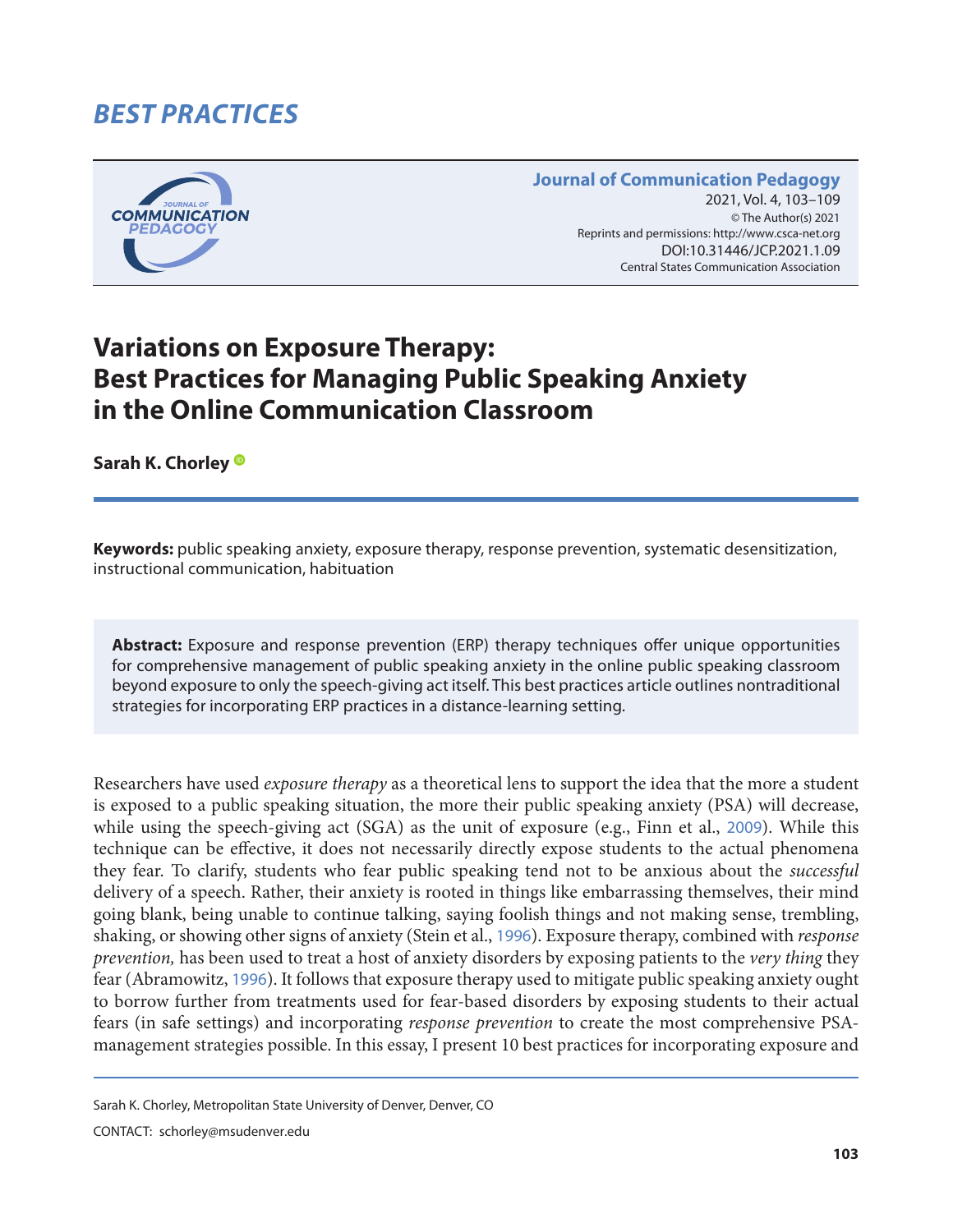response prevention (ERP) into the online public speaking classroom as it specifically addresses these aforementioned anxiety-provoking fears.

#### **Best Practice #1: Identify Students' Key Fears**

Early in the semester, ask students to confidentially submit their top five fears concerning public speaking to an online Dropbox. My experience indicates that the responses will focus on fear of embarrassment about making a mistake or appearing nervous to their peers (e.g., forgetting parts of the speech, sounding shaky or stuttering, blushing, sweating) (Hofmann et al., [1995](#page-5-0)). Compile a list of the most common five to seven fears identified in the Dropbox responses. Listing their fears in this way helps students identify where to target their PSA management work and helps you identify the most commonly shared fears among the class.

#### **Best Practice #2: Restructure Conceptualizations of Embarrassment and Anxiety**

Our fear responses can sometimes be helpful. For example, when standing on the edge of a cliff, my hands get sweaty, my stomach drops, and my head feels dizzy; my brain is trying to tell me to back away from the cliff through bodily signs because it senses immediate danger. In that case, my brain is on to something: there is immediate danger of harm if I were to fall off the cliff. However, our brains can sometimes indicate immediate harm when there is none and show the same bodily signs (Kovner et al., [2019](#page-6-0)). When this happens, we have to retrain our brains to differentiate between what is *dangerous* and what is merely *unpleasant*. We have all experienced unpleasantness and we know we can survive it.

The previous paragraph is how I help students restructure their perceptions of embarrassment and anxiety: comparing "true" danger to the *unpleasantness* of what could happen to them during a speech. Sometimes called *de-catastrophizing* (Radomsky et al., [2010](#page-6-0))*,* reframing fears related to public speaking as only "unpleasant" will pave the road toward students being willing to engage with them. Since one of the most common fears about public speaking is embarrassment of some kind, I like to use it as an example of a fear that is merely *unpleasant.* I argue that embarrassment has four qualities: temporality (the human body cannot possibly stay embarrassed forever because embarrassment will inevitably go down on its own over time), safety (no one has ever died from embarrassment), subjectiveness (not everyone considers the same things to be embarrassing), and universality (everyone, at some point, has felt some sort of embarrassment).

To present the concept of *de-catastrophizing* and the four qualities of embarrassment, design a lecture video with an accompanying slide show using the language above. This video can be used alone or extended to include best practice #3.

#### **Best Practice #3: Introduce Exposure and Response Prevention**

Intentional exposure to anxiety, accompanied by education and response prevention, can help us manage it better (Himle & Franklin, [2009](#page-5-0)). When explaining exposure therapy concepts to your class, *use the metaphor of an inoculation*: if you are exposed to a small bit of a virus in a safe way, your body builds an immunity to it so when it encounters the virus in the wild, you are less likely to contract the disease. Similarly, when you are exposed to incremental bits of anxiety in an intentional way, when you encounter it in a speech-giving situation, you are less likely to be incapacitated.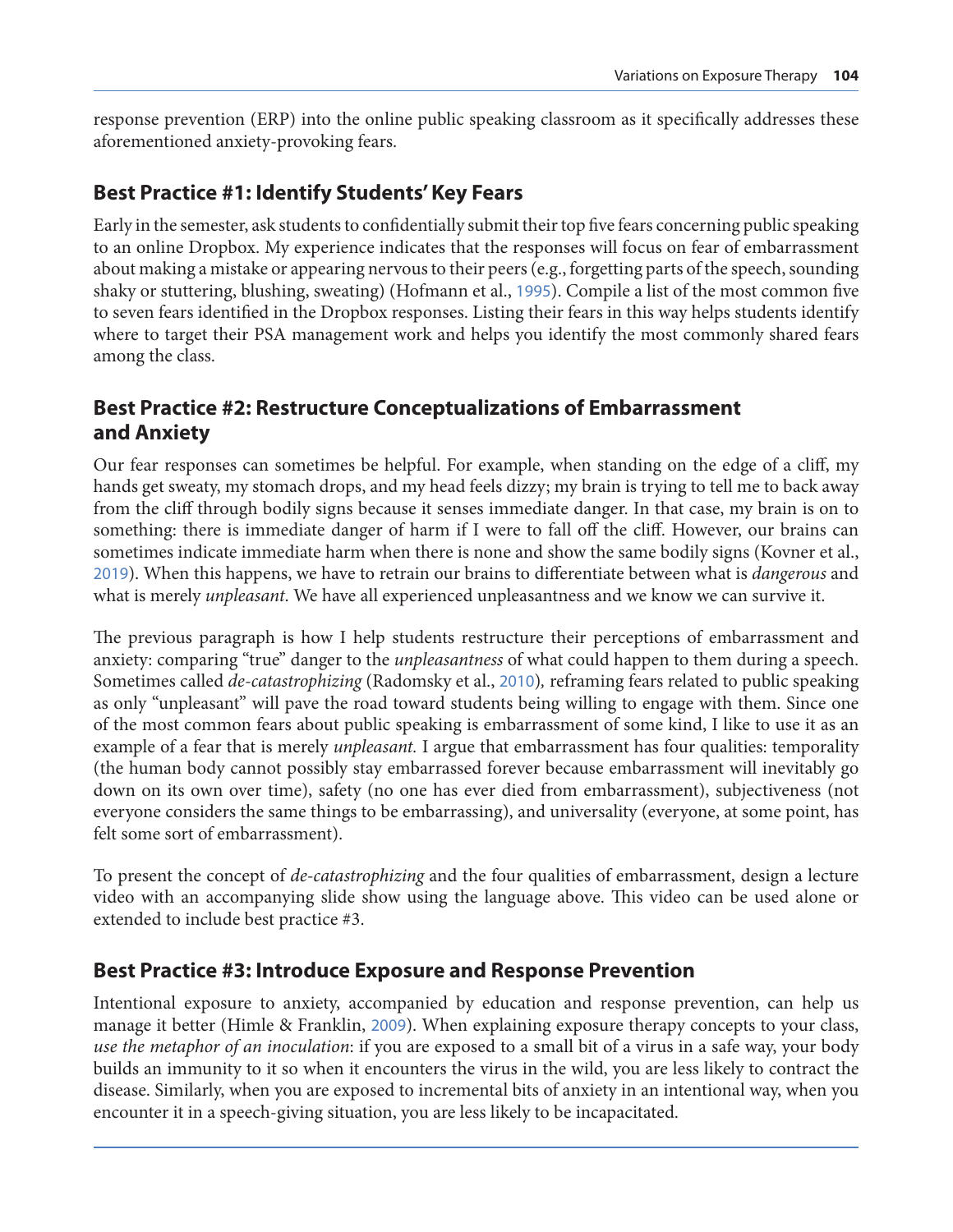For their first taste of exposure therapy, create a YouTube playlist of embarrassing public speaking videos of your choice. Some of my favorites include bungled answers to pageant questions and political speeches gone wrong. Next, either continue your video that you started above (restructuring embarrassment and anxiety) or create a new one in which you prepare your students for their first experience with exposures. Ask them to ready a pen and paper for the video, and then let them know that you are going to show them some clips of people experiencing embarrassing moments in public speaking. Have them record what they feel both emotionally and physically while watching the others experience embarrassment (explain you'll do the same) and ask them to try not to push down any of those feelings as they are experiencing them. Then, play the clips live during your video, picture in picture (so that you are visible alongside the YouTube clips), allowing some time to pass silently after the video ends, in which you can show that you are also recording your physical and emotional reactions. After a minute or so, tell students what you recorded: for example, I would say that physically, I felt my hands sweat and my stomach tighten, and emotionally, I felt embarrassed for the speakers I saw in the clips. You can inform students that other, normal physical symptoms of anxiety or embarrassment include shortness of breath, pounding heart, restlessness, headache, and head tension (Kendler et al., [1987](#page-6-0)). Tell students that the more they know about what their bodies do when they feel anxious, the better they'll be able to manage their bodily symptoms of anxiety when it is time to give a speech.

#### **Best Practice #4: Approach Fear Hierarchically**

Most anxiety management theory suggests that fear should be approached *hierarchically*; that is, smaller fears should be tackled before more intimidating ones (Abramowitz, [2006](#page-5-0)). Students can create fear hierarchies in a couple different ways: first, they can rank the phenomena they listed as their top fears, or second, they can break down one single fear into ranked levels. As an example of the second hierarchy format, if a fear were "I will forget what I am saying during a speech," that could be dismantled into smaller, incremental bits, such as, "I will forget one line of my speech, look down, find my place, and quickly pick up where I left off," all the way up to, "I will forget a large chunk of my speech, not be able to find my place on my outline, my face will turn red, and I will stop my speech in the middle and retake my seat, completely embarrassed." In either hierarchy setup, have students rank their fears on a sevenpoint scale where *one* represents low, manageable anxiety and *seven* represents very high, unmanageable anxiety. Students may then, in turn, start to confront each fear starting with the most manageable, using imaginative and/or *in vivo* exposures, explained below.

#### **Best Practice #5: Assign Imaginative and In Vivo Exposures**

Once students have identified their specific fears associated with public speaking and ranked them hierarchically, they can begin engaging in exposures targeting specific fears, starting at the bottom of their hierarchy. For both imaginative and *in vivo* exposures, students are to record the date, their peak anxiety level, their final anxiety level, and total elapsed time.

For imaginative exposures, students should write a script that details their fear happening *in the present tense.* Using the example above, if a student fears forgetting what they are saying mid-speech, their script could say, "I walk up to the lectern. I am feeling nervous. I start my speech confidently, but halfway through, I forget what I am saying. I feel my hands sweating and my face get hot. I look at the audience for reassurance, but they stare back, blank-faced." These scripts should not have a resolution; they should end in uncertainty to intentionally provoke anxiety. When doing an imaginative exposure, the student should read the script out loud while imagining the scenario happening to them and note their peak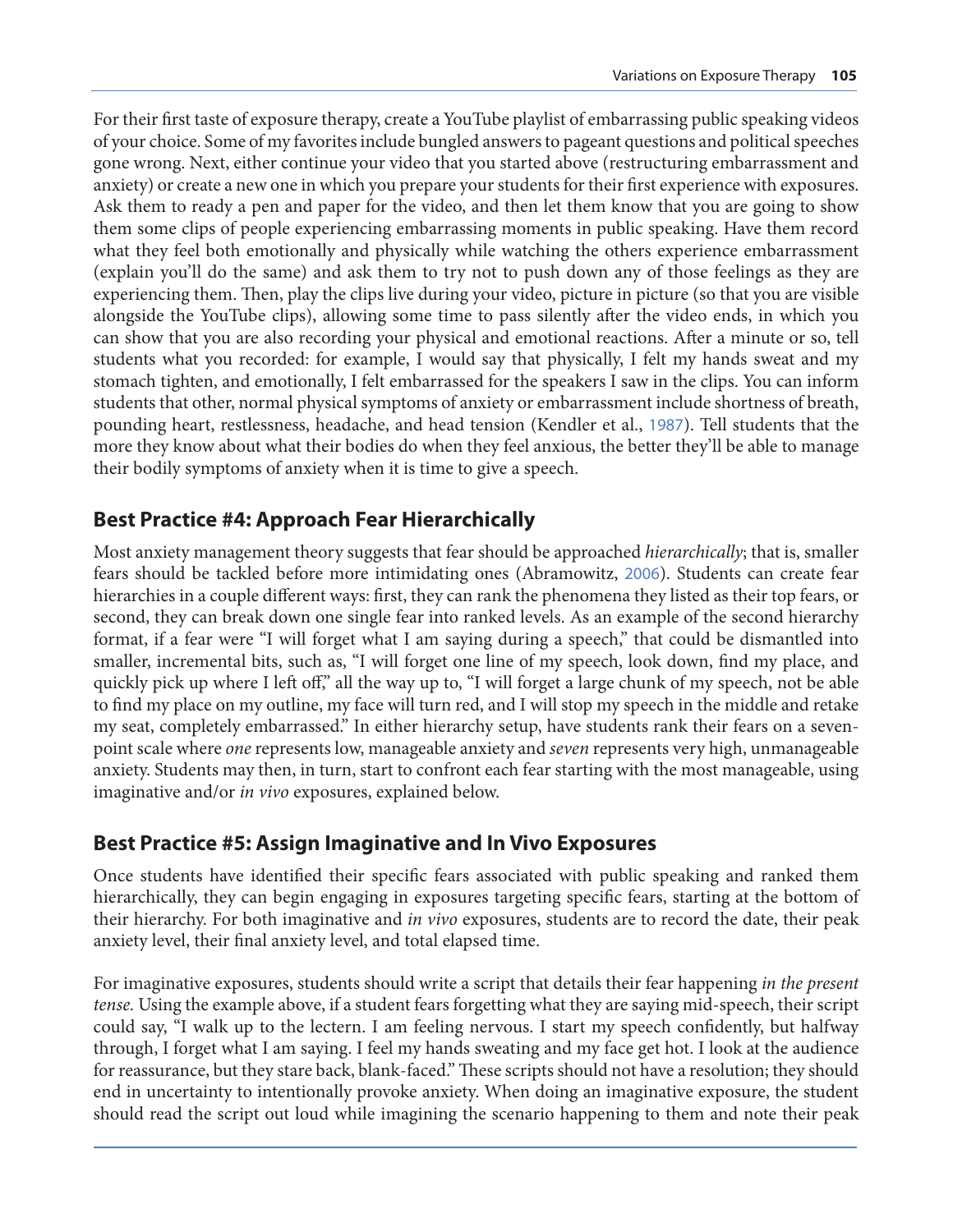anxiety level on a scale from one to seven. As soon as they finish reading the script, they should start a timer and then wait for the anxiety to go down *on its own* without any intentional anxiety-relieving interventions such as distractions or reassurances. When their anxiety level goes down by half, they may stop the timer and record their time elapsed and final anxiety rating. If their anxiety rating does not drop by half within 30 minutes, they are to abandon the exposure and move their thoughts to something else.

*In vivo* exposures are timed, recorded, and executed in the same way, but they are done *in person* or *live.*  Using the same fear as an example, if a student fears forgetting what they are saying mid-speech, they could design an *in vivo* exposure in which they set up a video call with a friend, start to tell them a joke, but pretend to "forget" the punch line. In that case, they would still not do anything artificial to relieve their discomfort, for example, telling their friend, "I'm doing this for a class!" Rather, they would hang up from the video call and wait for the anxiety to go down with time. Have students do each exposure at least five times; their peak anxiety should go down the more they do each exposure. If students are apprehensive about doing these exposures, they can do their first few with you over a video call, where you would also engage in whatever exposure they are doing.

These exposures will accomplish two things: first, students' overall public speaking anxiety will decrease. Second, the more students encounter and survive their fears, the more confident they will be in their ability to survive them in the future during an actual public speech.

#### **Best Practice #6: Encourage Habituation**

I have often said to myself, "you're going to do fine; you're going to do fine" when I've been nervous about speaking in public. While rituals like chanting seem like they help in the moment, they actually tend to make anxiety worse (Himle & Franklin, [2009](#page-5-0)). Instead, it is more effective to confront a fear and slowly allow the body to *habituate* to anxiety over time. Habituation, that is, "the inevitable natural decrease in conditioned fear" (Abramowitz, [2006](#page-5-0), p. 410), is a learned skill. Even though our bodies achieve habituation naturally, we can be resistant to it and have to practice allowing it to take over. Let students know that habituation takes time; it is not our first instinct to sit with anxiety and let it go down on its own. One way to facilitate habituation is to resist reassuring your students in the outcomes of their speeches. For example, if a student asks you during online office hours, "Do you think I'm totally going to mess up this speech?" an instinctual response might be, "Of course not! You're going to do great." Instead, to encourage habituation, you could try something like this: "It's possible you could mess it up. That could happen. What do you think you would do if you messed up?" The second response encourages the student to confront the possibility of failure and habituate to their anxiety. Consequently, it is important here to refrain from reassuring the student of the improbability of their feared outcome occurring, as this would inhibit habituation. After you sense some initial habituation, you may offer encouragement (rather than reassurance) involving the student's ability to endure such a catastrophe, such as: "You have prepared well, and you could handle it if you made a mistake."

#### **Best Practice #7: Prevent Ritualistic Responses**

*Response prevention* is a strategy borrowed from the treatment of psychiatric disorders such as obsessivecompulsive disorder that has not yet been used to manage PSA. However, response prevention is a key facilitator for habituation by "blocking the performance of anxiety-reducing rituals that would foil the habituation process" (Abramowitz, [2006](#page-5-0), p. 410). Therefore, it is vital that we encourage students to resist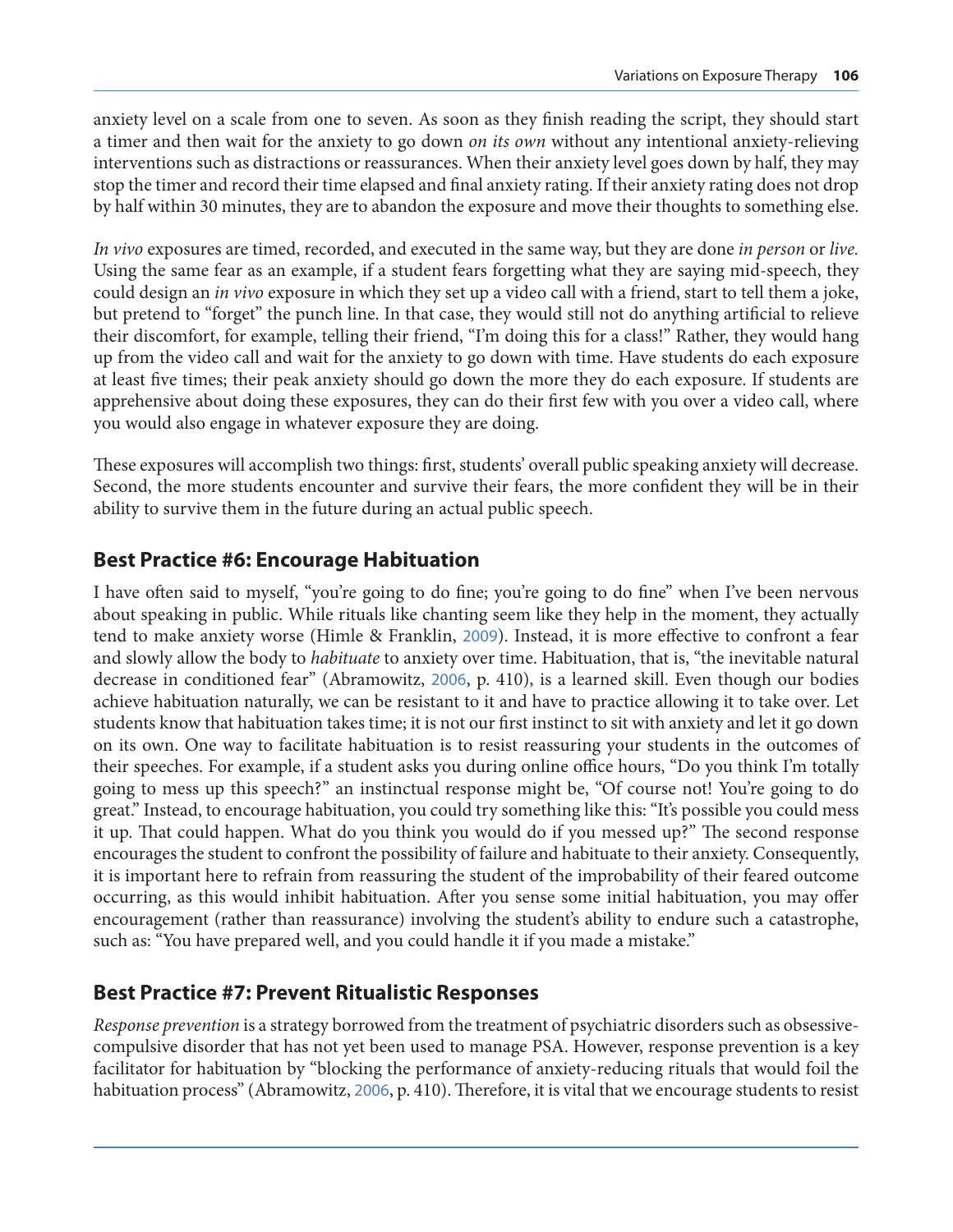ritualistic behavior that may artificially decrease their anxiety during the habituation process. These behaviors can include seeking distractions (e.g., listening to music during exposures or abandoning exposures), reassurance-seeking (e.g., asking friends or family if they think their public speaking fears will come true), checking (e.g., making sure they have all their necessary materials for a speech after they already checked multiple times), mental rehearsal (e.g., excessively walking through each step of a speech in their mind even though they've already practiced sufficiently), avoiding (e.g., not practicing to prevent anxiety), chanting (e.g., saying "that won't actually happen" during an exposure), confessing (e.g., telling an exposure partner about the activity to alleviate anxiety), superstitious behavior (e.g., touching or rubbing a good luck charm during exposures), or physical tics (e.g., leg bouncing, foot tapping, or skin picking). These types of behaviors should be explained to students during the explanation video as blocks to habituation, and subsequently, hinderances to the successful management of their PSA.

#### **Best Practice #8: Co-Design Creative Exposures**

Work with students remotely (either via email or a video call) to help them design creative exposures, both imaginative and *in vivo*. For example, if a student fears appearing foolish to an audience, there are countless ways they can safely experience and habituate to embarrassment that you can help them create. For example, they could attend a video meeting with lipstick or food in their teeth, spill something in public, cite a fact incorrectly to a group of people, or make their voice crack in front of others. If a student seems hesitant to engage in a certain exposure, help them think of something smaller they could do that would provoke less anxiety and work their way up. I have found that students start to have fun with coming up with increasingly creative and more difficult exposures as we celebrate the accomplishments of smaller exposures.

### **Best Practice #9: Model Therapeutic Behavior**

Exposure and response prevention can be intimidating. To encourage buy-in and participation, show students that exposures are doable by making a video of you doing some yourself. Engage in exposures that target one of your specific fears and capture the whole process on camera; modeling exposures for your students will help them feel bold enough to take the first step to participate in exposures themselves (Foa et al., [2012](#page-5-0)). In the video, talk your students through the habituation process and let them know what ritualistic behaviors in which you are tempted to engage. Show the students how to time exposures and record your peak and final anxiety levels. This will go a long way to encourage students to participate in their own ERP practice.

#### **Best Practice #10: Debrief Exposures and Semesters**

Ask students to reflect on each set of five exposures by noting their physical and emotional sensations during peak anxiety, the speed at which anxiety subsided, how others reacted (if *in vivo*), and how they handled any criticism of others (if applicable). This debriefing may be assigned as a short written essay or a video journal entry. Typically, students are surprised at how well they were able to handle anxiety. I have also had students reflect on being pleased on knowing exactly how their body reacts to anxiety, so they know how to handle it when it comes up on speech day. Students have also reported a sense of pride that they now know how to handle anxiety and embarrassment.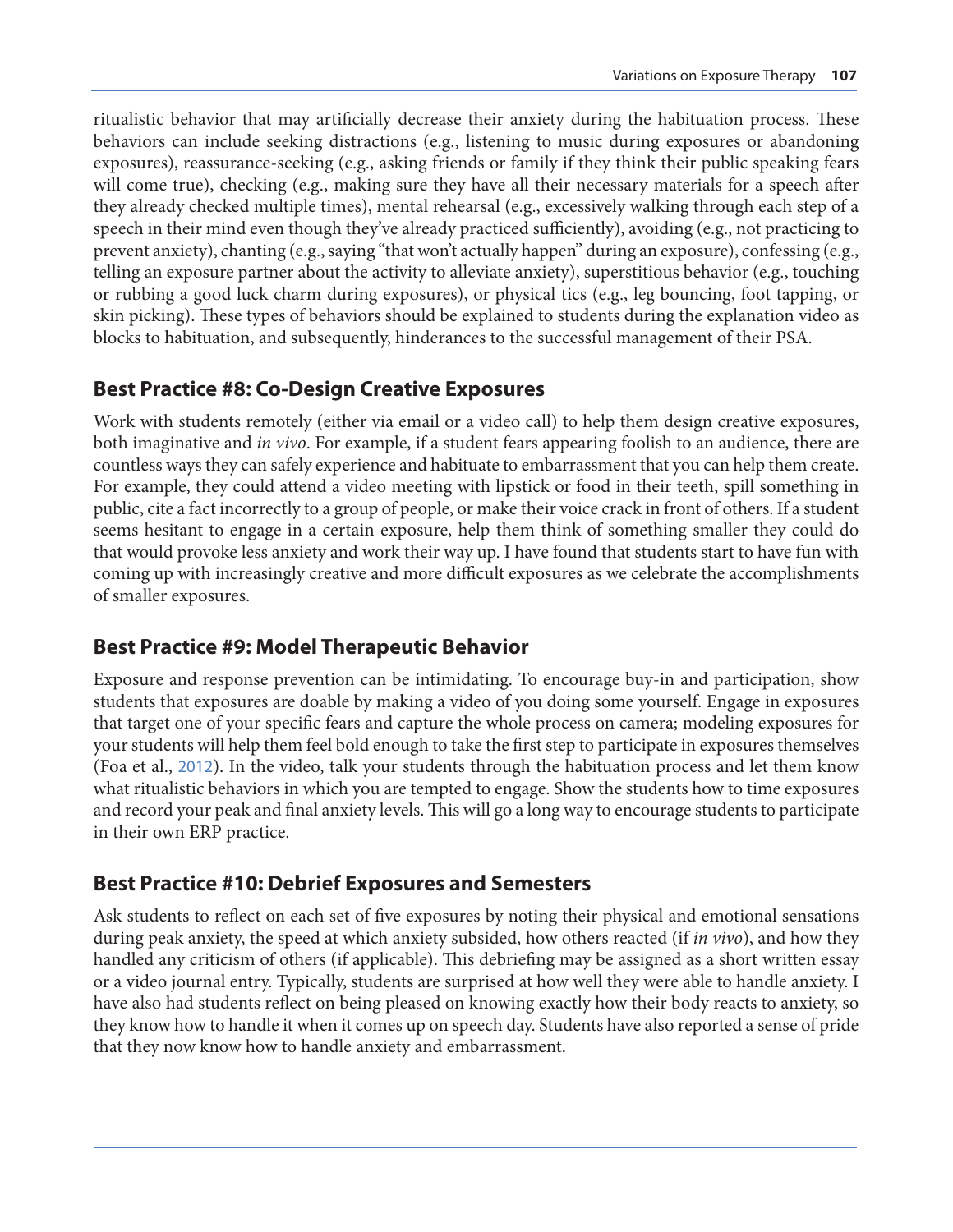<span id="page-5-0"></span>Close to the end of the semester, when most or all students have turned in their exposure record sheets and debriefing assignments, post a video reflecting on the semester's practice. Congratulate the students on their hard work confronting their PSA and let them know they can use these same strategies to manage other anxieties in their lives.

# **Practical Applications Beyond Classroom Settings**

Exposure and Response Prevention (ERP) theory and practices address fears and anxiety beyond public speaking and can therefore be used in other communication settings where apprehension might be a hinderance. For example, these practices could be used to help a student manage the anxiety concerning an upcoming job interview during one-on-one coaching. As another example, these practices could be used to help new hires manage organizational socialization anxiety by thinking through any trepidations of taking on new tasks or roles.

### **Conclusion**

Using these best practices to incorporate exposure and response prevention into your online public speaking classroom helps students achieve comprehensive and effective PSA management by targeting their specific fears instead of merely using the SGA itself. While it may feel like a large task for students to engage in these assignments, students have found it incredibly helpful. As one student put it:

The exposures showed me that the anxiety didn't last forever. I knew the signs for my nervous streaks, and I learned how to deal with said signs. I believe that the way you did it was very helpful. I do better with hands-on kind of stuff—the anxiety exposures related it to real-life situations.

Since public speaking remains one of the most dreaded fears, it seems prudent to include best practices like these in our courses in the academy and training programs in industry, as well.

# **References**

- Abramowitz, J. S. (1996). Variants of exposure and response prevention in the treatment of obsessivecompulsive disorder: A meta-analysis. *Behavior Therapy*, *27*(4), 583–600. [https://doi.org/10.1016/](https://doi.org/10.1016/S0005-7894(96)80045-1) [S0005-7894\(96\)80045-1](https://doi.org/10.1016/S0005-7894(96)80045-1)
- Abramowitz, J. S. (2006). The psychological treatment of obsessive–compulsive disorder. *The Canadian Journal of Psychiatry, 51*(7), 407–416.<https://doi.org/10.1177/070674370605100702>
- Finn, A. N., Sawyer, C. R., & Schrodt, P. (2009). Examining the effect of exposure therapy on public speaking state anxiety. *Communication Education, 58*(1), 92–109. <https://doi.org/10.1080/03634520802450549>
- Foa, E. B., Yadin, E., & Lichner, T. K. (2012) *Exposure and response (ritual) prevention for obsessivecompulsive disorder: Therapist guide* (2nd ed.). Oxford University Press.
- Himle, M. B., & Franklin, M. E. (2009). The more you do it, the easier it gets: Exposure and response prevention for OCD. *Cognitive and Behavioral Practice, 16*(1), 29–39. [https://doi.org/10.1016/j.](https://doi.org/10.1016/j.cbpra.2008.03.002) [cbpra.2008.03.002](https://doi.org/10.1016/j.cbpra.2008.03.002)
- Hofmann, S. G., Ehlers, A., & Roth, W. (1995). Conditioning theory: A model for the etiology of public speaking anxiety? *Behaviour Research and Therapy, 33*(5), 567–571. [https://doi.org/10.1016/0005-](https://doi.org/10.1016/0005-7967(94)00072-r) [7967\(94\)00072-r](https://doi.org/10.1016/0005-7967(94)00072-r)